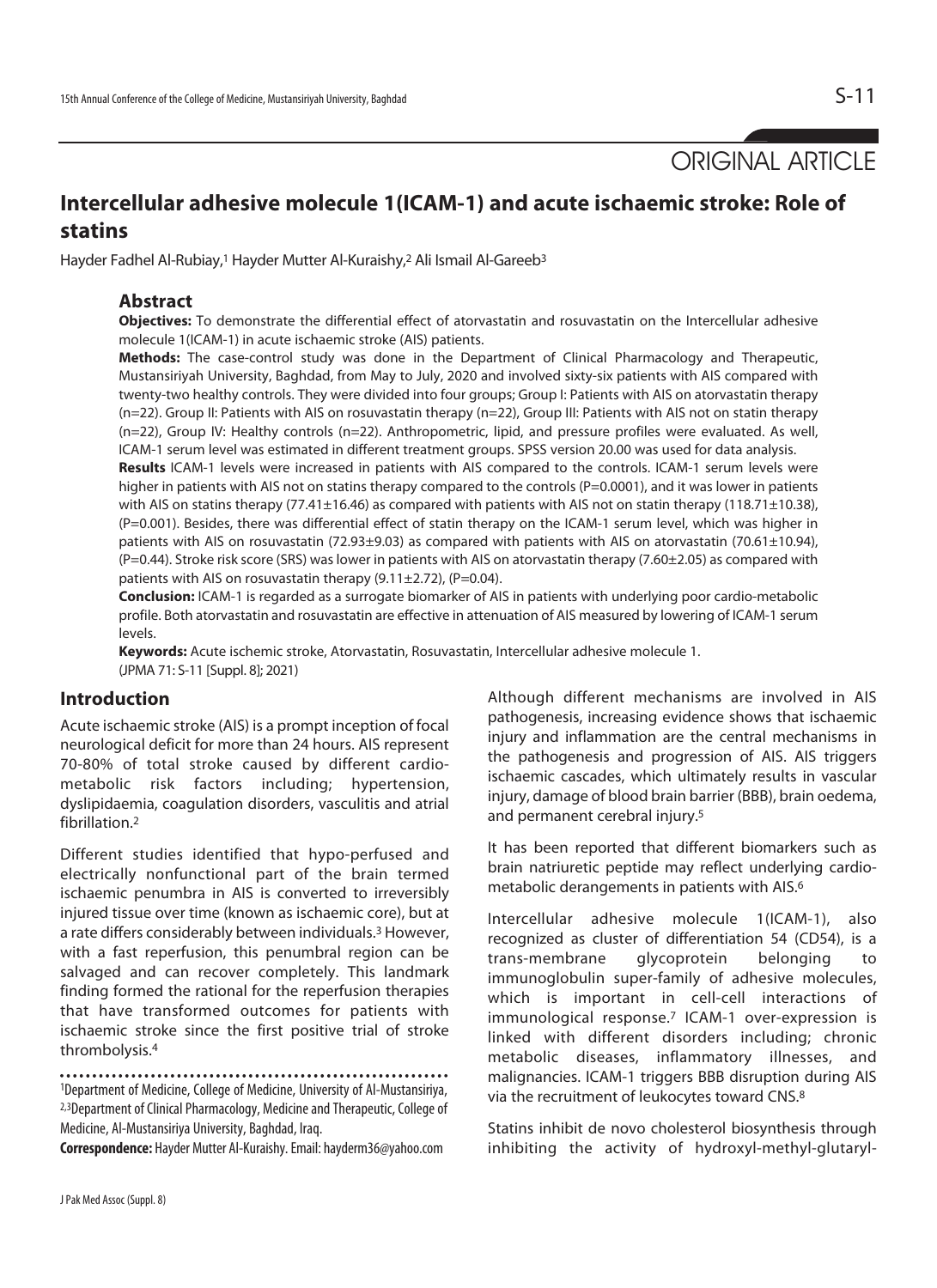coenzyme-A (HMG-Co-A) reductase, a rate limiting enzyme in cholesterol biosynthesis.9 The interruption of mevalonate pathway by statins is with the pleiotropic effects of statins. In addition, administration of statins during AIS may avert stroke sequence and relapse.10

Therefore, the aim of the current study was to demonstrate the differential effect of atorvastatin and rosuvastatin on ICAM-1 in patients with AIS

# **Patients and Methods**

This case-control study was completed in the Department of Clinical Pharmacology and therapeutic, College of Medicine, AL-Mustansiriyah University, in collaboration with the Al-Yarmouk Teaching Hospital, Baghdad-Iraq from May to July, 2020. This study was permitted by Scientific Committee and Institutional Review Board, College of Medicine, AL-Mustansiriyah University.

A total of 88 participants (66 patients with AIS and 22 healthy controls) were involved in this study. The sample size was calculated according to the population size regarding 95% confidence interval and 5% marginal error.

The selected 66 patients and healthy controls were divided into the following groups;

Group I: Patients with AIS on atorvastatin therapy (n=22). Group II: Patients with AIS on rosuvastatin therapy (n=22), Group III: Patients with AIS not on statin therapy (n=22), Group IV: Healthy controls (n=22).

Informed verbal consent was obtained from all recruited patients and healthy controls before starting of the study.

**Inclusion criteria:** Patients age  $\geq$  45 years, with neurological symptoms of AIS within 48 hours and positive findings confirmed by computed tomography (CT) scan and magnetic resonance imaging (MRI).

**Exclusion criteria:** All patients with renal failure, heart failure, liver failure, thyroid disease, malignancy, head trauma, cerebral haemorrhage, pregnancy and lactation, psychiatric and mental disorders were excluded.

**Anthropometric profiles:** Body mass index (BMI) was calculated by explicit equation;  $BMI = BW (kq) /Ht (m<sup>2</sup>).$ Blood pressure profile, including; systolic blood pressure (SBP) and diastolic blood pressure (DBP) were measured by automated digital sphygmomanometer. Besides, mean arterial pressure (MAP) and pulse pressure (PP) were estimated by specific equations.11

**Biochemical variables:** Five milliliters of blood samples were obtained from patients and healthy controls after an overnight fasting (8-12 hours). The blood samples were centrifuged at 3000/ rpm and kept at (-20 C°) for later analysis. Lipid profile including; triglyceride (TG), total cholesterol (TC), and high-density lipoprotein (HDL), were measured by ELISA kit methods (Abbott, A.S.A) in ARCHITECT C 4000). Though, low density lipoprotein (LDL) and very low-density lipoprotein (VLDL) were measured by specific equations; LDL=TC-HDL-(TG/5), VLDL= TGs/5. Furthermore, Atherogenic Index (AI) =log (TG/HDL), cardiovascular risk index (CVRI) = TG/HDL and cardiac risk ratio (CRR) =TC/HDL were also assessed.12

ICAM-1 serum level was measured by utilizing an ELISA kit (MyoBio source, U.S.A.) on the basis of sandwich method.

**Evaluation of stroke risk score:** Stroke risk score (SRS) was evaluated according to the underlying cardiometabolic risk factors according to Kate et al. method.13

Data of the present study was analyzed by using SPSS version 20 and presented as means and standard deviations. Un-paired student t test was applied to detect the significance of differences between two groups. Besides, one-way analysis of variance (ANOVA) and posthoc test were applied to detect significance of differences among different treated groups. Level of significance was regarded when P value less than 0.05.

## **Results**

**Demographic characteristic:** In the present study 66(75%) of contributors were patients with AIS compared to 22(25%) healthy controls with a mean age of 67.81±12.84 years and approximately equal male-female ratio (51.13-48.86%). In addition, 30(45.45%) of patients were cigarette smokers. The duration of AIS was short (days), and most of the patients presented with motor deficits and paralysis 32(48.49%). Besides, AIS patients had different cardio-metabolic disorders including; hypertension, dyslipidaemia, ischaemic heart disease, previous cerebrovascular accidents, and other neurological disorders. Regarding the associated and current pharmacotherapy,44(66.67%) patients were on statins therapy compared with 22(33.37%) patients not on statins therapy (Table-1).

**Cardio-metabolic profile in AIS patients:** BMI was similar between AIS patients and controls ( $P=0.34$ ). SBP was greater in AIS patients compared to the controls (P=0.0001), though, it was lower in patients with AIS on statins as compared with the patients with AIS not were on statins therapy (P=0.03). DBP did not significantly differ in patients with AIS compared to the controls (P=0.22). Both PP and MAP were increased in AIS patients compared to the controls  $(P=0.0001)$  and  $(P=0.003)$ respectively. Further, lipid profiles were higher in AIS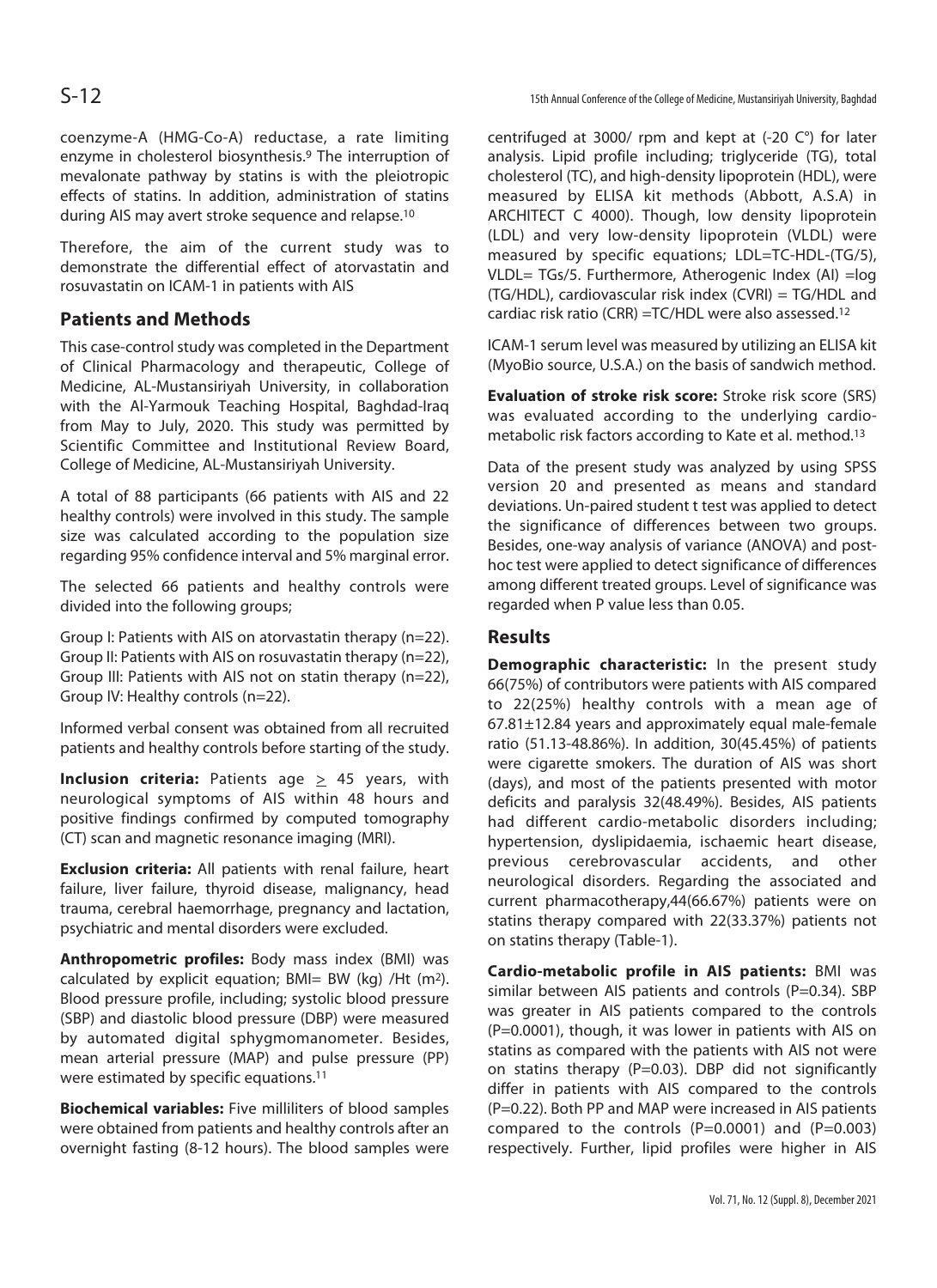**Table-1:** Characteristics of the present study.

| <b>Variables</b>             | n, mean $\pm$ SD, % |  |  |
|------------------------------|---------------------|--|--|
|                              |                     |  |  |
| n                            | 88                  |  |  |
| AIS                          | 66(75.00)           |  |  |
| Control                      | 22(25.00)           |  |  |
| Age (years)                  | $67.81 \pm 12.84$   |  |  |
| Gender (Male: Female ratio)  | 45(51.13):43(48.86) |  |  |
| Smoking                      | 30(45.45)           |  |  |
| Duration of AIS(days)        | $1.3 + 1.03$        |  |  |
| <b>Clinical Presentation</b> |                     |  |  |
| Coma                         | 8(12.12)            |  |  |
| Paralysis                    | 32(48.49)           |  |  |
| <b>Visual loss</b>           | 7(10.60)            |  |  |
| Aphasia and dysphasia        | 6(9.09)             |  |  |
| Convulsion                   | 2(3.03)             |  |  |
| Dysphagia                    | 4(6.060             |  |  |
| Delirium                     | 7(10.60)            |  |  |
| <b>Associated diseases</b>   |                     |  |  |
| Dyslipidaemia                | 65(98.48)           |  |  |
| Hypertension                 | 66(100.00)          |  |  |
| <b>IHD</b>                   | 10(27.27)           |  |  |
| Previous CVA                 | 22(33.34)           |  |  |
| <b>Atrial fibrillation</b>   | 4(6.06)             |  |  |
| Dementia                     | 2(3.03)             |  |  |
| Parkinson disease            | 2(3.03)             |  |  |
| <b>Medications</b>           |                     |  |  |
| <b>Statins</b>               | 44(66.67)           |  |  |
| Amlodipine                   | 13(19.69)           |  |  |
| <b>ACEIs</b>                 | 8(12.12)            |  |  |
| <b>ARBs</b>                  | 14(21.21)           |  |  |
| Antiplatelets                | 32(48.49)           |  |  |
| <b>B-blockers</b>            | 32(48.49)           |  |  |

Data are expressed as N, mean±SD, %, M: F: male: female, IHD: ischemic heart disease, CVAs:cerebro-vascular accidents, ACEIs: angiotensinLconverting enzyme inhibitors, ARBs: angiotensinkreceptor blockers.

patients compared to the control (P=0.0001), while HDL-c was lower in patients with AIS compared to the controls (P=0.0001) (Table-2).

**ICAM-1 serum levels:** Serum levels of the ICAM-1 were significantly elevated in AIS patients compared to the controls. ICAM-1 serum levels were higher in patients with AIS and not on statins therapy compared to the controls (P=0.0001), alsoICAM-1 serum levels were lower in patients with AIS on statins therapy (77.41±16.46) as compared to patients with AIS not on statins therapy  $(118.71\pm10.38)$ , (P=0.001) (Figure-1).

**Differential effect of statins therapy on ICAM-1 serum levels of AIS patients:** In the current study, there was differential effect of statins therapy on the ICAM-1 serum level which was non-significantly higher in patients with AIS on rosuvastatin (72.93±9.03) as compared with patients with AIS on atorvastatin  $(70.61 \pm 10.94)$ ,  $(P=0.44)$ 



Figure-1: ICAM-1 serum level in patients with AIS regarding statins therapy as compared with the controls.

**AIS-S ON: AIS patients on statins therapy. AIS-S OFF: AIS patients not on statins therapy. \* P <0.05 compared to statins off patients and control. # P<0.01 compared to the control.** 

**AIS-S ON** 

(Figure-2).

0

Control

150

 $ICAM-1$  serum level  $(\frac{ng}{d})$ 

**Stroke risk score in patients with AIS:** Stroke risk score (SRS) was advanced in AIS patients compared with the controls (P<0.0001). SRS was lower (9.10±3.22) in patients with AIS on statins therapy (20.82±7.87) compared with patients with AIS not were on statins therapy (Figure-3). In addition, SRS was lower in patients with AIS on atorvastatin therapy (7.60±2.05) as compared with patients with AIS on rosuvastatin therapy  $(9.11 \pm 2.72)$ ,



**AIS-AS: AIS patients on atorvastatins therapy.** 

**Figure-2:** Differential effect of statins therapy on ICAM-1 in AIS patients.

**AIS-S OFF**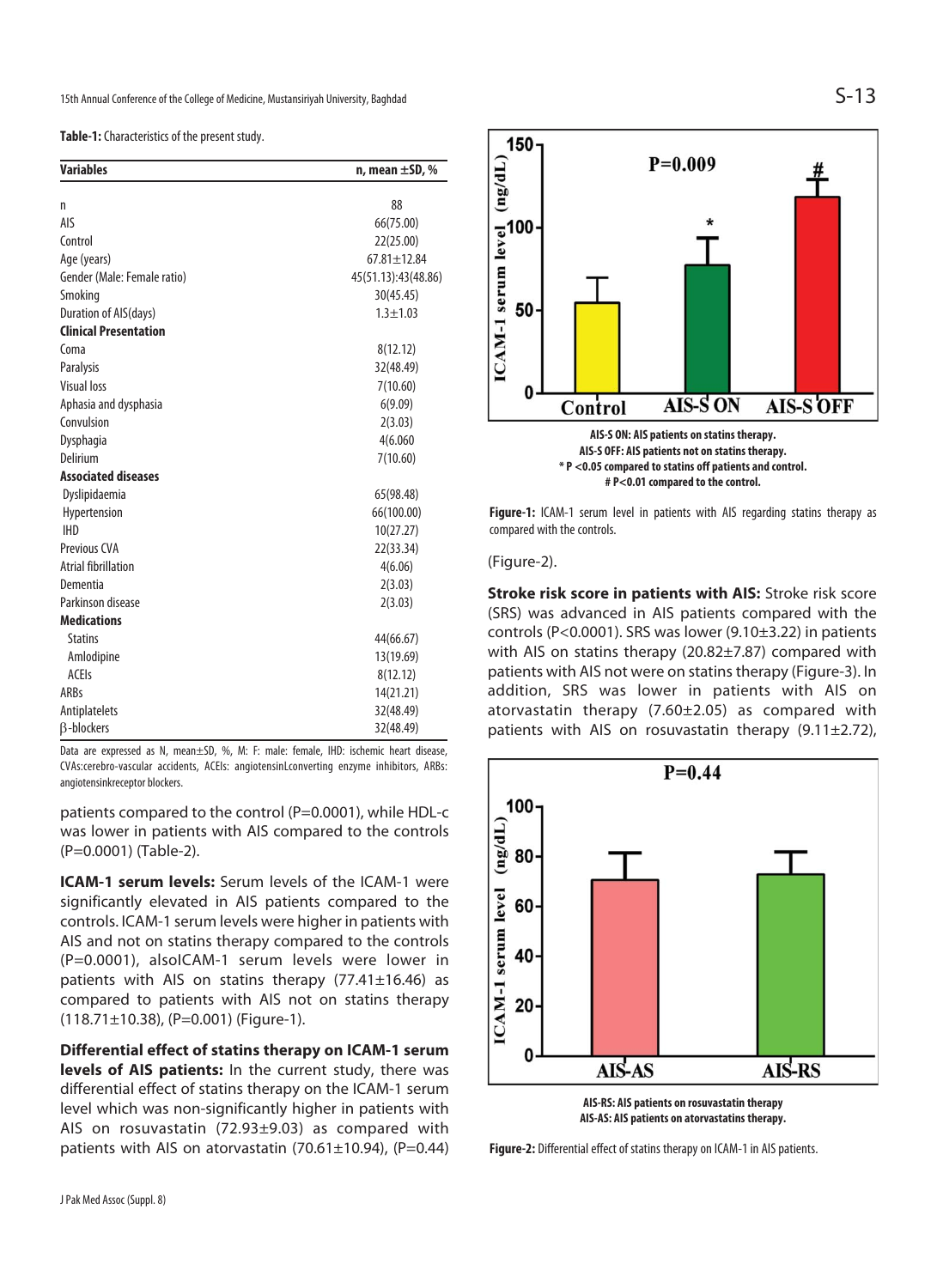| <b>Variables</b>        | Control $(n=22)$   | $AIS(ST) ON (n=44)$   | $AIS(ST)$ OFF (n=22)  | <b>ANOVA</b> |
|-------------------------|--------------------|-----------------------|-----------------------|--------------|
| BMl(kq/m <sup>2</sup> ) | $31.87 + 3.12$     | $31.00 + 4.47$        | $32.74 + 5.90$        | 0.34         |
|                         |                    |                       |                       |              |
| SBP(mmHq)               | $130.78 + 9.07$    | $143.63 \pm 12.92$ #  | 154.84±15.39*¶        | 0.0001       |
| DBP(mmHq)               | $87.32 \pm 8.58$   | $89.93 \pm 11.51$     | $93.03 \pm 11.61$     | 0.22         |
| PP(mmHq)                | $43.46 \pm 6.91$   | $53.70 + 4.09$ #      | $61.81 \pm 6.95$ *    | 0.0001       |
| MAP(mmHq)               | $101.80 + 8.73$    | $107.83 + 9.67$ #     | $113.63 \pm 11.59$    | 0.003        |
| TC(mq/dL)               | $214.45 \pm 30.12$ | $210.66 \pm 21.96 \#$ | 259.95±32.84*         | 0.0001       |
| TG(mq/dL)               | $189.80 \pm 13.81$ | $193.34 \pm 11.71$    | $212.79 \pm 14.61$ *1 | 0.0001       |
| $HDL-C(mq/dL)$          | 53.79±8.47         | $48.92 + 9.06$        | $34.91 \pm 5.93$ *1   | 0.0008       |
| non-HDL-C               | $160.66 \pm 21.78$ | $161.74 \pm 20.99$    | $225.04 \pm 23.81$ *1 | 0.0001       |
| LDL(mq/dL)              | $122.70 \pm 9.63$  | $123.10 \pm 8.57$     | 182.50±17.61*¶        | 0.0001       |
| VLDL(mg/dL)             | $37.96 \pm 8.41$   | $38.66 \pm 9.62$      | $42.55 \pm 11.56$     | 0.23         |
| LDL/HDL ratio           | $2.28 \pm 1.08$    | $2.51 \pm 1.09$       | $5.22 \pm 2.05$ *1    | 0.0001       |
| AI                      | $0.18 + 0.03$      | $0.23 \pm 0.03$ #     | $0.42 \pm 0.06$ *1    | 0.0001       |
| <b>CRR</b>              | $3.98 \pm 1.72$    | $4.30 \pm 1.12$       | $7.44 \pm 2.81$ *     | 0.007        |
| <b>CVRI</b>             | $3.52 \pm 1.06$    | $3.95 \pm 1.86$       | $6.09 \pm 2.84$ *1    | 0.007        |

**Table-2:** Cardio-metabolic profile in patients with acute ischaemic stroke.

Data are presented as mean ±SD, ANOVA test andTukey HSD Post-hoc Test, BMI: Body mass index; SBP: Systolic blood pressure; OBP: Diastolic blood pressure; PP: Pulse pressure; MAP: Mean arterial pressure; MAP: Mean arterial TC: Total cholesterol; TG: Triglyceride; HDL: High density lipoprotein; LDL: Low density lipoprotein; VLDL: Very low density lipoprotein; AI: Atherogenic index, CRR: Cardiac Risk Ratio, CVRI: Cardiovascular risk index; ST: Statins.

\* P <0.05 compared to statin therapy.

¶# P<0.05 compared to the control.



**# p<0.05 as compared with control group.** 

**Figure-3:** Stroke risk score in AIS patients regarding statins therapy.

(P=0.04) (Figure-4).

## **Discussion**

AIS is one of the most important causes of mortality and disability in the developing countries. Of note, AIS is a dynamic process of several reactions, such as immunological response, oxidative stress, reactive gliosis, and dysfunction of homeostatic system.14

Studies suggest that inflammation has a role in the pathogenesis of AIS. Neuro-inflammation exacerbates the injury by inducing cell death, which also plays an advantageous role in promoting of cells recovery.15

ICAM-1 is a cell-bounded glycoprotein that participates in inflammation through interacting with lymphocytes, since it is expressed in astrocytes, endothelial cells, and



**Figure-4:** Stroke risk score in AIS patients on atorvastatin or rosuvastatin therapy.

microglia. As well, ICAM-1 affects BBB integrity and might be a useful biomarker for post-stroke inflammation.16

In the present study, ICAM-1 serum level was higher in AIS patients compared with controls. Since there is a noteworthy association between ICAM-1 and AIS, and mounting evidence suggests a possible association between ICAM-1serum level and severity of AIS as it linked with ischaemia-associated BBB injury.17

Kurkowska et al., proposed that ICAM-1 may act as an early biomarker for endothelial disruption in the acute phase of AIS.18

In the present study, ICAM-1 level was reduced in statins-On AIS patients compared to statins-Off AIS patients. However, there was no significant association between statins and ICAM-1serum levels in patients undergoing percutaneous cardiac intervention.19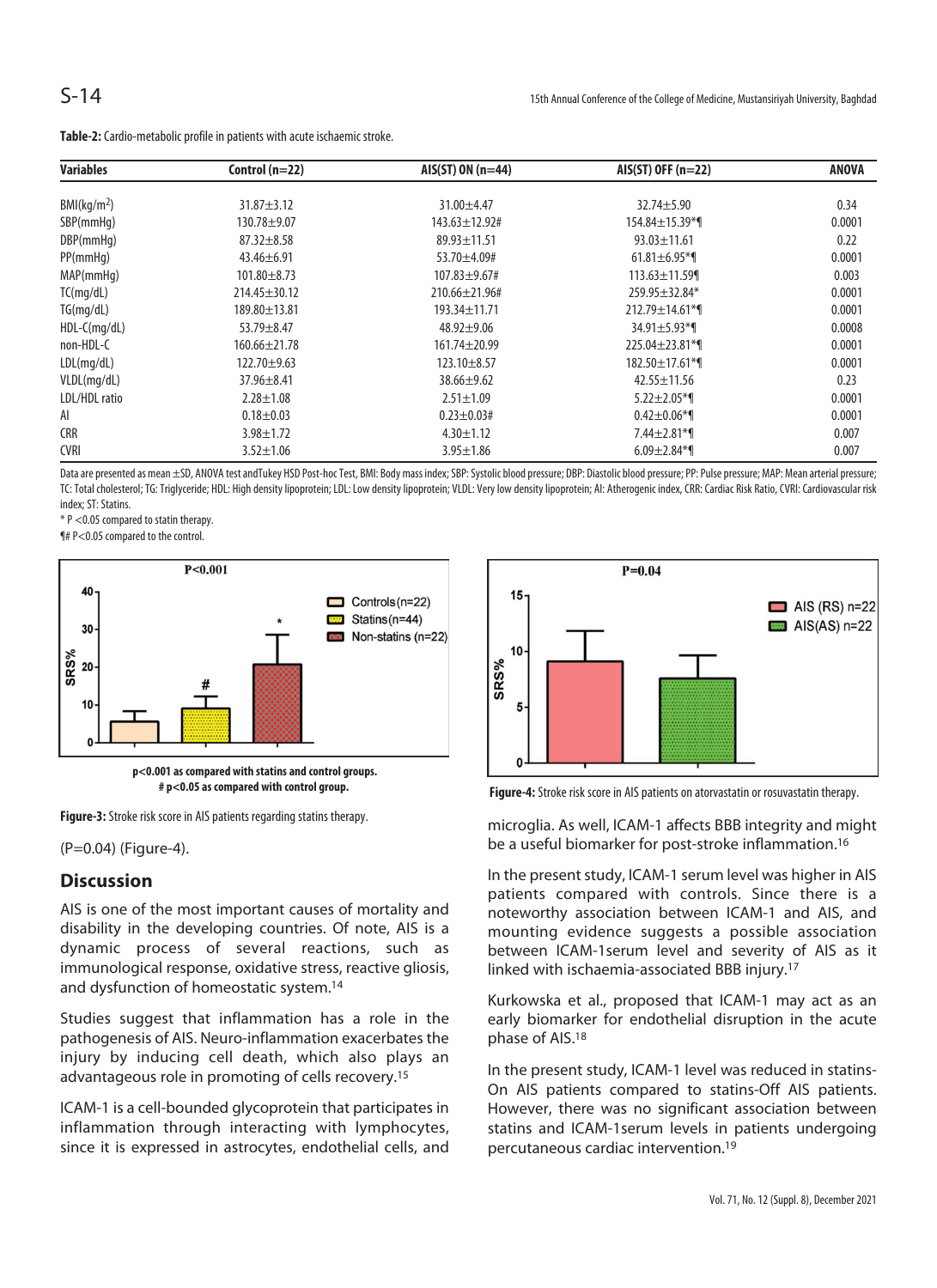Kurkowska et al showed a decrement in ICAM-1 serum level following using of statins due to attenuation of ICAM-1-induced endothelial disruption.20

Petit et al suggested that statins may inhibit ICAM-1 through preventing ICAM-1 from interacting with lymphocyte function-associated antigen-1 (LFA-1), thus limiting the exacerbation of inflammatory reaction.21

In the present study, ICAM-1 was non-significantly reduced in AIS patients on atorvastatin therapy compared to AIS patients on rosuvastatin therapy. Bubnova et al., illustrated an insignificant difference between the effect of atorvastatin or rosuvastatin in ameliorating AISassociated inflammation and disruption of BBB.22

Similarly, rosuvastatin inhibits appearance of adhesion molecules (ICAM-1and VCAM-1) production through inhibition of p38-mitogen activated protein kinase (MAPK) pathway in AIS.23

Therefore, both atorvastatin and rosuvastatin improve endothelial inflammatory changes through modulation of inflammatory adhesion molecules in patients with AIS.

However, SRS was more linked with ICAM-1 in AIS patients not on statin therapy. This correlation gives a clue about the association between stroke risk and inflammatory/pro-inflammatory axis. It has been reported that poor cardio-metabolic risk factors are associated with chronic inflammatory reaction, which in turn increase the risk of AIS.24 On the other hand, statins therapy reduces dyslipidaemia and systemic hypertension, thereby reducing neuronal damage in patients with AIS.<sup>25</sup> Thus, SRS in the present study was less correlated with the studied biomarkers in AIS patients on statins therapy.

The present study had several limitations including; small sample size and pro-inflammatory cytokines like tumour necrosis factor alpha (TNF- $\alpha$ ), which affects both cardiometabolic profile and AIS was not measured. However, the present study provided evidence in association between AIS patients and ICAM-1 serum level. Enormous prospective and clinical trial studies are warranted in this regard to confirm the association between AIS and ICAM-1 serum level.

## **Conclusion**

ICAM-1 is regarded as a surrogate biomarker of AIS in patients with underlying poor cardio-metabolic profile. Both atorvastatin and rosuvastatin are effective in attenuation of AIS measured by lowering of ICAM-1 serum levels.

**Acknowledgment:** To the all members in College of

Medicine, Al-Mustansiyriah University.

#### **Disclaimer:** None.

#### **Conflict of Interest:** None.

#### **Source of Support:** None.

#### **References**

- 1. Al-Kuraishy HM, Al-Gareeb AI, Naji MT, Al-Mamorry F. Role of vinpocetine in ischemic stroke and poststroke outcomes: A critical review. Brain Circ 2020;6:1-10. doi: 10.4103/bc.bc\_46\_19.
- 2. Al-Kuraishy HM, Al-Gareeb AI, Alblihed M, Cruz-Martins N, Batiha GE. COVID-19 and Risk of Acute Ischemic Stroke and Acute Lung Injury in Patients With Type II Diabetes Mellitus: The Antiinflammatory Role of Metformin. Front Med 2021;8:e644295. doi: 10.3389/fmed.2021.644295.
- 3. Al-kuraishy HM, Al-Gareeb AI. Vinpocetine and Ischemic Stroke. In: Sanchetee P, eds. Ischemic Stroke. London, UK: IntechOpen, 2021; pp 103. DOI: 10.5772/intechopen.90551
- 4. Hussien NR, Al-Naimi MS, Rasheed HA, Al-Kuraishy HM, Al-Gareeb AI. Sulfonylurea and neuroprotection: The bright side of the moon. J Adv Pharm Technol Res 2018;9:120-3. doi: 10.4103/japtr.JAPTR\_317\_18.
- 5. Alkuraishy HM, Al-Gareeb AI, Waheed HJ. Lipoprotein-Associated Phospholipase A2 is Linked with Poor Cardio-Metabolic Profile in Patients with Ischemic Stroke: A Study of Effects of Statins. J Neurosci Rural Pract 2018;9:496-503. doi: 10.4103/jnrp.jnrp\_97\_18.
- 6. Al-Kuraishy HM, Al-Gareeb AI, Naji MT. Brain natriuretic peptide in patients with acute ischemic stroke: Role of statins. Biomed Biotechnol Res J 2020;4:239-45. DOI: 10.4103/bbrj.bbrj\_44\_20
- 7. Gao H, Zhang X. Associations of intercellular adhesion molecule-1 rs5498 polymorphism with ischemic stroke: A meta-analysis. Mol Genet Genomic Med 2019;7:e643. doi: 10.1002/mgg3.643.
- 8. Wu BN, Wu J, Hao DL, Mao LL, Zhang J, Huang TT. High serum sICAM-1 is correlated with cerebral microbleeds and hemorrhagic transformation in ischemic stroke patients. Br J Neurosurg 2018;32:631-6. doi: 10.1080/02688697.2018.1518515.
- 9. Al-Kuraishy HM, Al-Gareeb AI, Al-Buhadily AK. Rosuvastatin as forthcoming antibiotic or as adjuvant additive agent: In vitro novel antibacterial study. J Lab Physicians 2018;10:271-5. doi: 10.4103/JLP.JLP\_170\_17.
- 10. Al-Kuraishy HM, Al-Gareeb AI. Acylation-stimulating protein is a surrogate biomarker for acute myocardial infarction: Role of statins. J Lab Physicians 2017;9:163-9. doi: 10.4103/0974- 2727.208263.
- 11. Hayder M, Al-Kuraishy, Miqat T, Hamada, Abdilkarim Y, Al-Samerraie. Effects of metformin on omentin levels in a newly diagnosed type II diabetes mellitus: Randomized, placebo controlled study. Mustansiriya Med J 2016;15:49-55.
- 12. Al-Nami MS, Al-Kuraishy HM, Al-Gareeb AI, Al-Mamoori F. Metabolic profile and prolactin serum levels in men with type 2 diabetes mellitus: Old-new rubric. Int J Crit Illn Inj Sci 2019;9:120- 6. doi: 10.4103/IJCIIS.IJCIIS\_40\_19.
- 13. Al-Naimi MS, Hussien NR, Rasheed HA, Al-Kuraishy HM, Al-Gareeb AI. Levothyroxine improves Paraoxonase (PON-1) serum levels in patients with primary hypothyroidism: Case-control study. J Adv Pharm Technol Res 2018;9:113-8. doi: 10.4103/japtr.JAPTR\_298\_18.
- 14. Kamel H, Healey JS. Cardioembolic Stroke. Circ Res 2017;120:514- 26. doi: 10.1161/CIRCRESAHA.116.308407.
- 15. Lambertsen KL, Finsen B, Clausen BH. Post-stroke inflammationtarget or tool for therapy? Acta Neuropathol 2019;137:693-714. doi: 10.1007/s00401-018-1930-z.
- 16. Enzmann GU, Pavlidou S, Vaas M, Klohs J, Engelhardt B. ICAM-1null C57BL/6 Mice Are Not Protected from Experimental Ischemic Stroke. Transl Stroke Res 2018;9:608-21. doi: